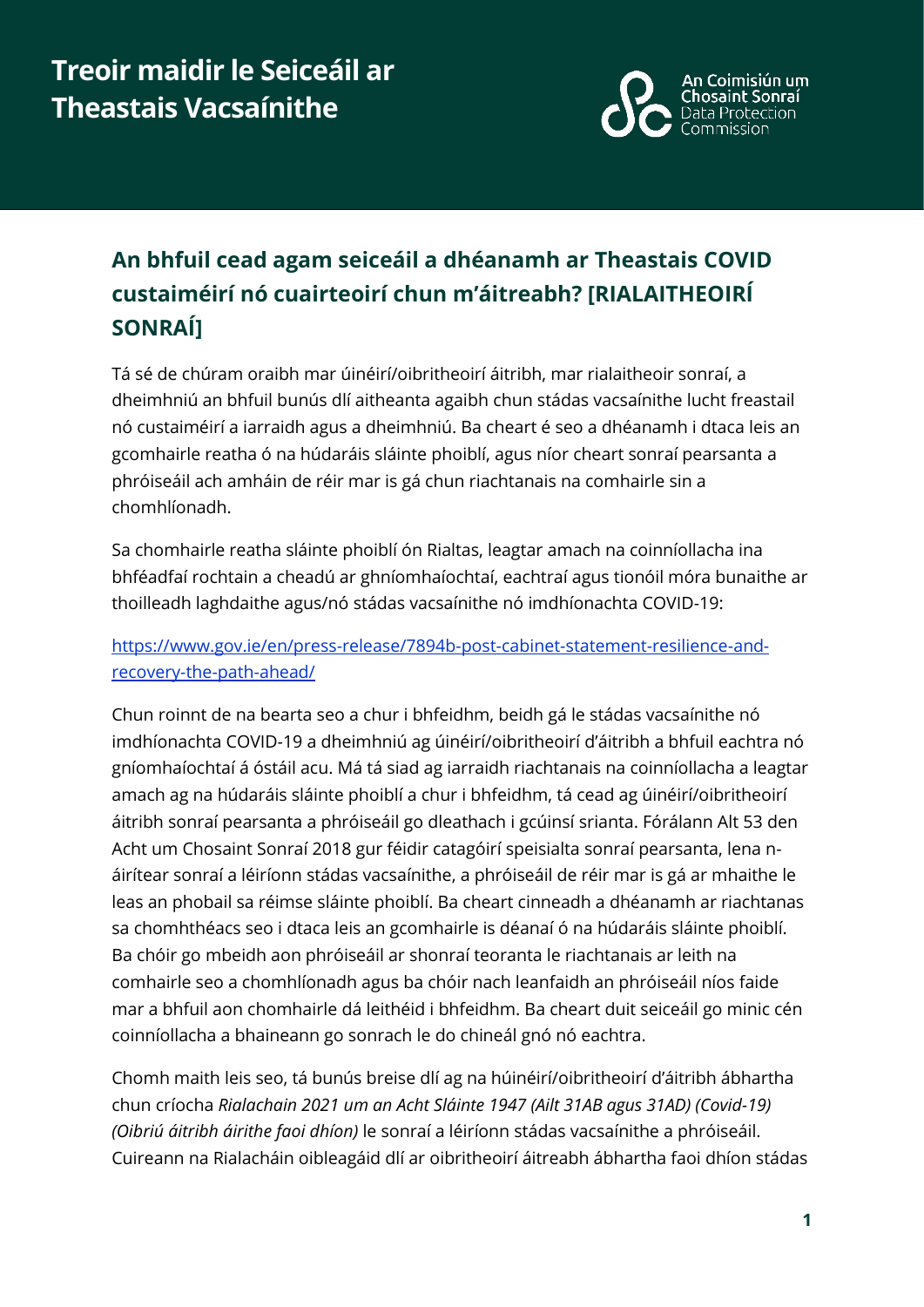vacsaínithe a gcustaiméirí a dheimhniú, faoi réir forfheidhmithe ag oifigigh údaraithe um chomhlíonadh. Má theipeann ar oibritheoir d'áitreabh ábhartha faoi dhíon riachtanais na Rialachán a chomhlíonadh, d'fhéadfadh go mbeadh coir déanta aige/aici.

Tagann sonraí pearsanta a phróiseáltar sa chomhthéacs seo faoi réir gach riachtanas den GDPR. Féach ár dtreoir le haghaidh rialatheoirí sonraí chun eolas sainiúil a fháil ar shlándáil sonraí, coinneáil sonraí, agus cearta an duine aonair.

## **Cé is féidir leo mo stádas vacsaínithe a sheiceáil? [ÁBHAIR SONRAÍ]**

Faoi na treoirlínte reatha maidir le sláinte phoiblí, d'fhéadfadh go mbeidh gá le do stádas vacsaínithe a dheimhniú ag úinéirí/oibritheoirí d'áitribh áirithe a bhfuil imeachtaí nó gníomhaíochtaí á óstáil acu chun iontráil a cheadú. Forálann an dlí é seo faoi Alt 53 den Acht um Chosaint Sonraí 2018, a cheadaíonn do shonraí pearsanta, sonraí sláinte san áireamh, a phróiseáil ar mhaithe le sláinte phoiblí.

Léiríonn treoirlínte an Rialtais maidir le sláinte phoiblí cén catagóirí gnólachtaí agus imeachtaí a bhfuil orthu stádas vacsaínithe a sheiceáil:

[https://www.gov.ie/en/press-release/7894b-post-cabinet-statement-resilience-and](https://www.gov.ie/en/press-release/7894b-post-cabinet-statement-resilience-and-recovery-the-path-ahead/)[recovery-the-path-ahead/](https://www.gov.ie/en/press-release/7894b-post-cabinet-statement-resilience-and-recovery-the-path-ahead/)

Tugtar roinnt samplaí thíos d'áitribh, seachas áitribh fáilteachais, a bhfuil dualgas orthu faoi láthair stádas vacsaínithe a sheiceáil de réir treoirlínte Rialtais:

- Pictiúrlanna
- Iarsmalanna
- Ionaid siamsaíochta
- Cúirteanna Bhabhlála
- Hallaí Snúcair
- Ionaid gníomhaíochta

Níor cheart sa chomhthéacs seo go ndéanfar próiseáil ar shonraí pearsanta ach amháin chun do stádas vacsaínithe a dheimhniú, agus faoi láthair níl aon riachtanas le tuilleadh próiseála de d'eolas ar mhaithe le sláinte phoiblí. Nuair a dheimhnítear stádas vacsaínithe trí theastas a scanadh le haip oifigiúil, ní choinneofar aon sonraí pearsanta